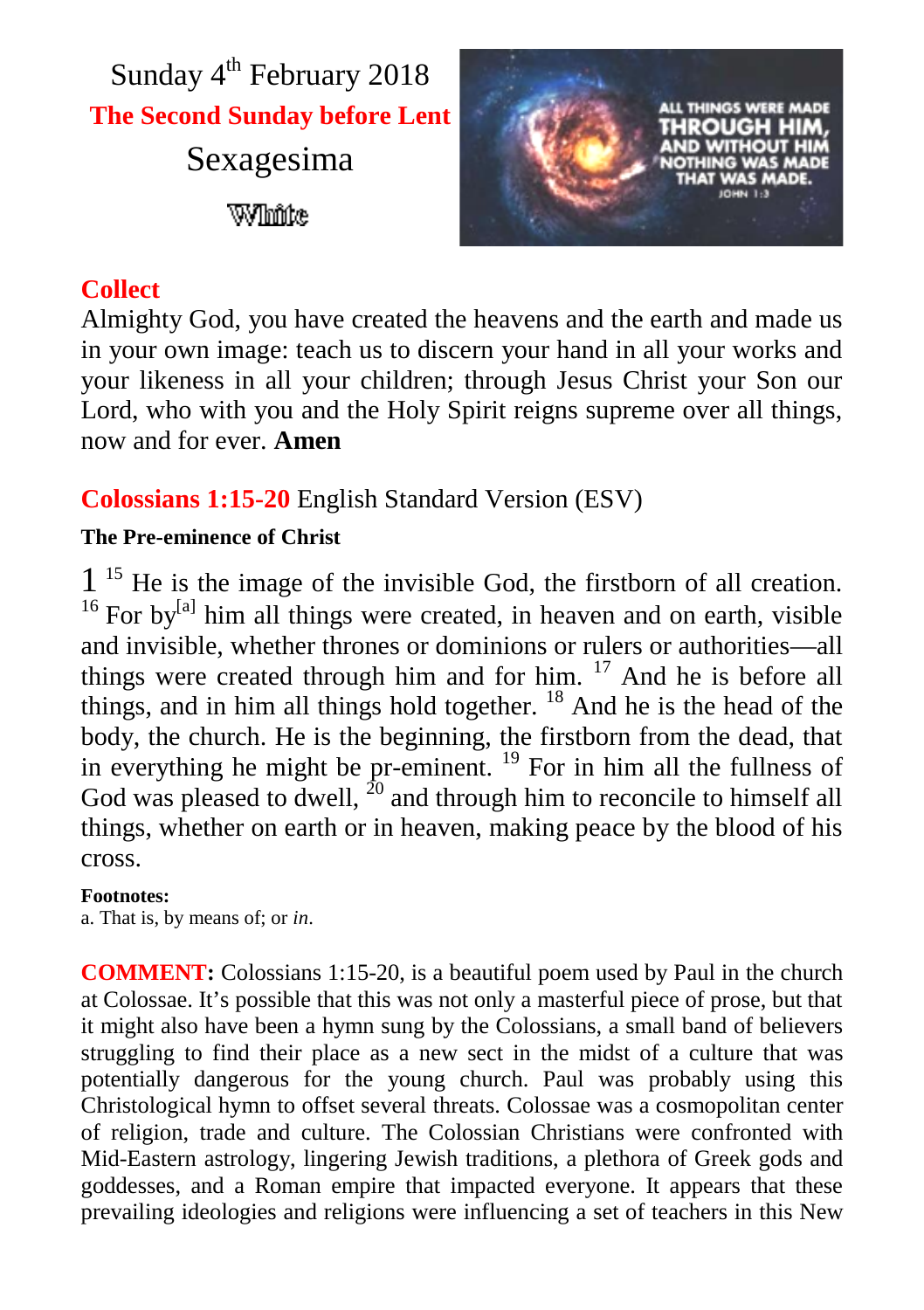Testament church. These false teachers were advocating for beliefs and practices that were not a part of the apostles' original Gospel.

## **John 1:1-14** English Standard Version (ESV)

### **The Word Became Flesh**

1 1 In the beginning was the Word, and the Word was with God, and the Word was God.  $2$  He was in the beginning with God.  $3$  All things were made through him, and without him was not any thing made that was made.  $4$  In him was life,<sup>[a]</sup> and the life was the light of men.  $5$  The light shines in the darkness, and the darkness has not overcome it.

 $6$ There was a man sent from God, whose name was John.<sup>7</sup> He came as a witness, to bear witness about the light, that all might believe through him. <sup>8</sup> He was not the light, but came to bear witness about the light.

<sup>9</sup> The true light, which gives light to everyone, was coming into the world. <sup>10</sup> He was in the world, and the world was made through him, yet the world did not know him. <sup>11</sup> He came to his own,<sup>[b]</sup> and his own people<sup>[c]</sup> did not receive him. <sup>12</sup> But to all who did receive him, who believed in his name, he gave the right to become children of God,  $13$  who were born, not of blood nor of the will of the flesh nor of the will of man, but of God.  $14$  And the Word became flesh and dwelt among us, and we have seen his glory, glory as of the only Son from the Father, full of grace and truth.

**Footnotes:** a. or *was not any thing made. That which has been made was life in him*. b. Greek *to his own things*; that is, to his own domain, or to his own people. c. *People* is implied in Greek.

**COMMENT:** One must wonder if the choice of reading for the Gospel has been misplaced here. The reading for Christmas Day features this well known passage. However the theme is creation and new creation. The threefold utterance in John 1:1 carries us into the depths of eternity, before time or creatures existed. Genesis and John both start from 'the beginning,' but, while Genesis works downwards from that point and tells what followed, John works upwards and tells what preceded – if we may use that term in speaking of what lies beyond time. Time and creatures came into being, and, when they began, the Word 'was.' Surely no form of speech could more emphatically declare absolute, uncreated being, outside the limits of time. Even the 'fall' is in the mind of the author, but it is a darkness that the coming of the Word has conquered. Whilst Matthew and Luke state the Virgin birth clearly, it is not absent from John. Given the right to become children of God, is a right by adoption, by the will of God. In contrast it is the Father's Son, who is 'μ $\cdot$  – monogen s – only begotten, or only born, from the Father. Akin to the adopted sons and daughters, Jesus' birth was not of blood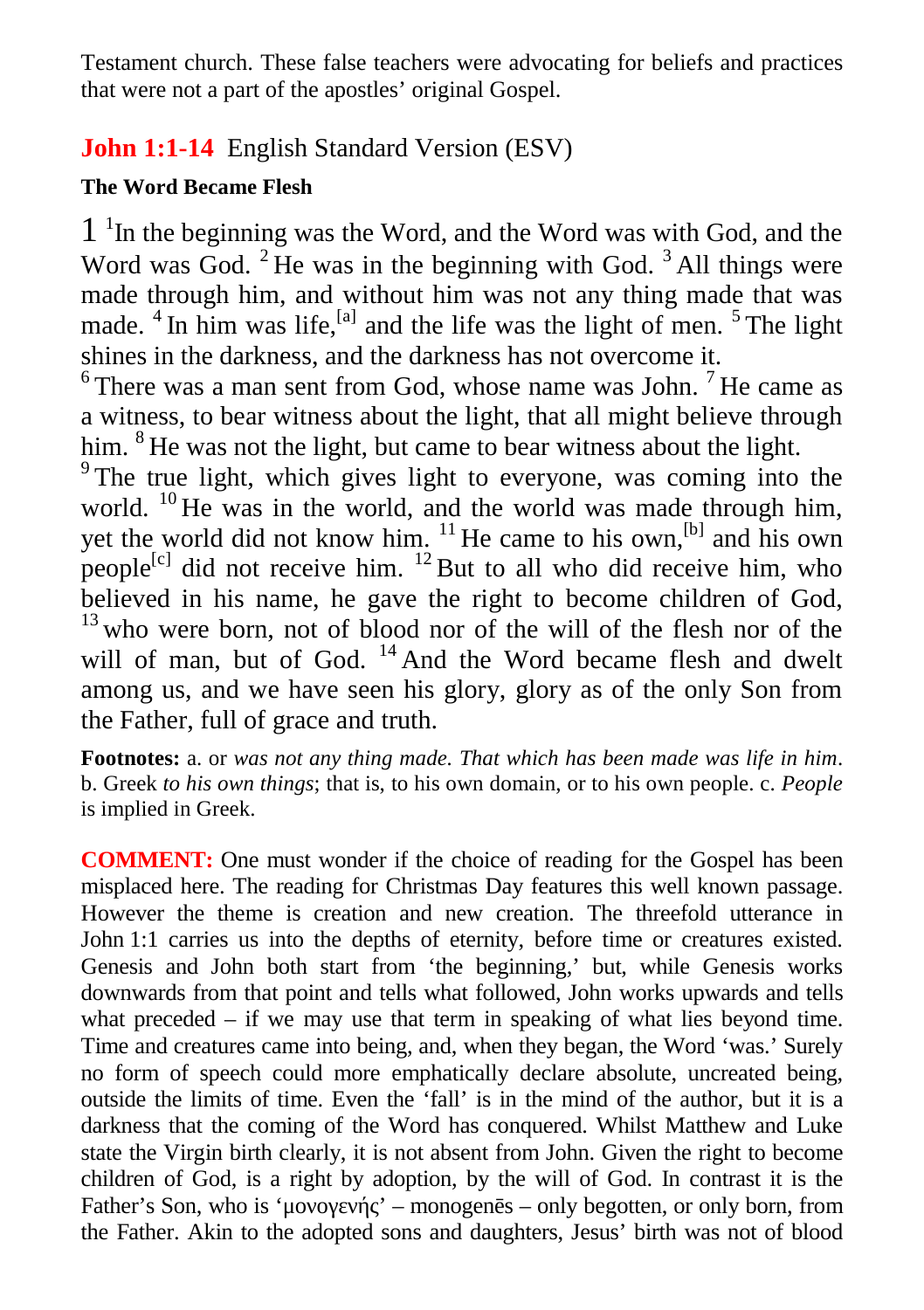nor of the will of the flesh nor of the will of man, but of God, but unlike those who come to faith in Christ, it is not by adoption but by direct generation. It is a true filial relationship. This phrase 'only begotten' is stressed in John 3:16 & 18. John will be aware of the tradition of the Virgin Birth – but what he has chosen to do, is to state that those who receive Christ, and who believed in his name, are like Jesus, sons and daughters of God, and that a kindred miracle to that which begat the Son of God, as the only begotten, will give us the new birth of adoption, to make us, sons and daughters of God – part of the new creation of God.

## **Psalm 104: 24-35** *Quam multa sunt opera tua Domine* Grail Pslater

# **R Send forth your spirit, O Lord, and renew the face of the earth.**

 $24$  How many are your works, O Lord! In wisdom you have made them all. The earth is full of your riches. **R**

 $25$  There is the sea, vast and wide, with its moving swarms past counting, living things great and small.  $26$  The ships are moving there and the monsters you made to play with. **R**

 $27$  All of these look to you to give them their food in due season.  $28 \text{ You give it, they gather it up:}$ you open your hand, they have their fill. **R**

 $29$  You hide your face, they are dismayed; you take back your spirit, they die, returning to the dust from which they came.  $30$  You send forth your spirit, they are created; and you renew the face of the earth. **R**

 $31$  May the glory of the Lord last for ever! May the Lord rejoice in his works!  $32$  He looks on the earth and it trembles; the mountains send forth smoke at his touch. **R**

 $33$  I will sing to the Lord all my life, make music to my God while I live.  $34$  May my thoughts be pleasing to him. I find my joy in the Lord. **R**